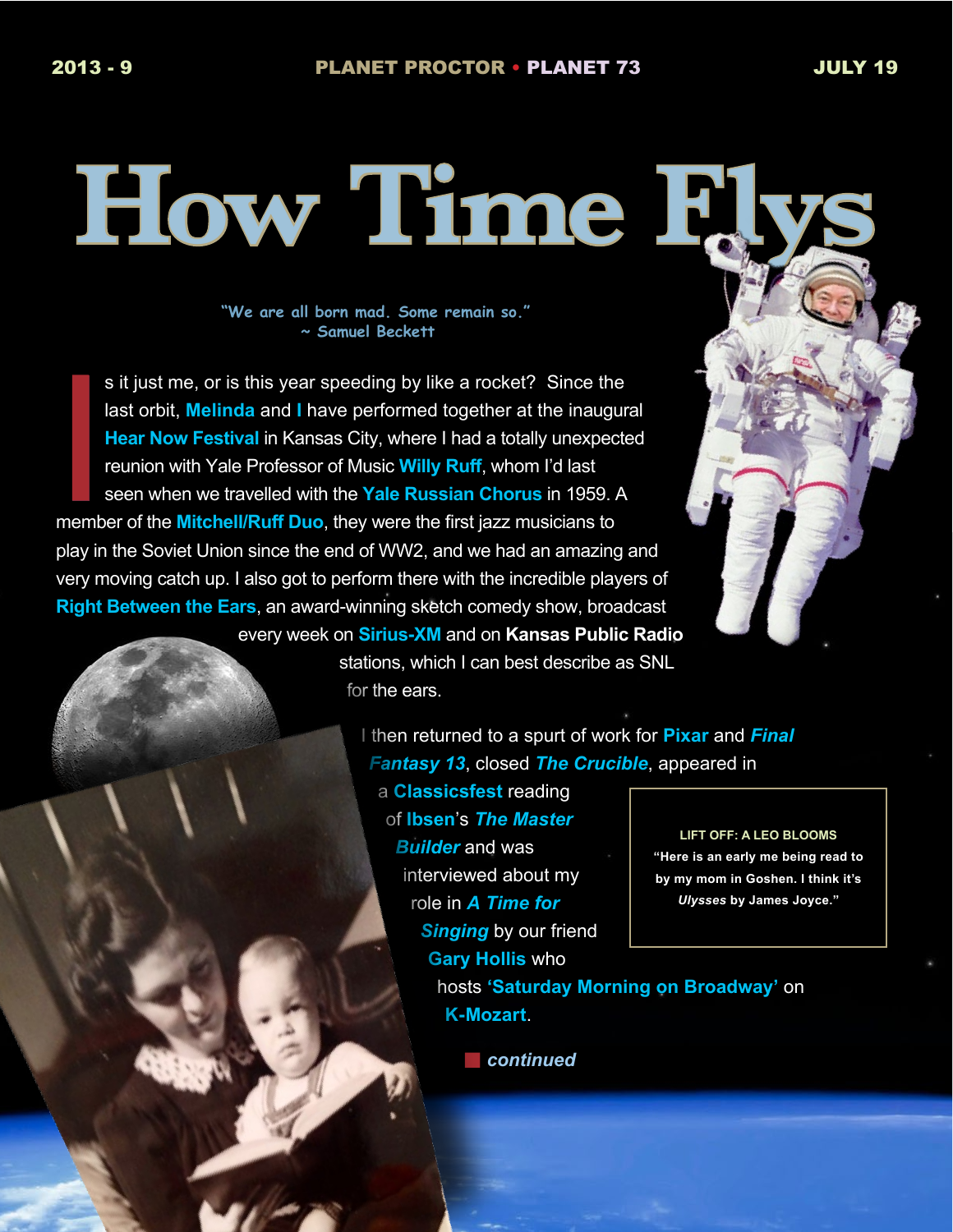But even more exciting, was seeing **Melinda** at the **LA Downtown Film Festival** in the world premier of the thoughtful political comedy *I'm Harry Clark* as Harry's despicable mother. She is hysterical in the film, and you can get a taste of her outrageous performance in



the **[TRAILER](https://vimeo.com/70260676)**.

We will next be performing together in *Charity*, a film about bullying by **Alexander Haney**, and are planning to visit friends and relatives out of town for our upcoming **Leo** birthday celebrations. We also gave ourselves the gift of

more classes at the **Beverly Hills Lingual Institute**: Mellie in Italian and me in Spanish. *Adios y Ciao!*

"A story that lives is a story that's told." ~ **Madalina Gulerez**

**I'M HARRY CLARK'S MOTHER Melinda in the film 'I'm Harry Clark' (left) and in the lobby for the world premier.**



RED TYPE OPENS A RELATION INTERNET LINK.

# More WEIGht

**Joao Maria de Souza** and his wife, **Leni** were sleeping at home in the Brazilian town of Caratinga when a 3,000-pound cow, which had apparently wandered off from a nearby farm, crashed through their corrugated roof, falling eight feet onto their bed, reports *The Telegraph*.

His wife and the bovine were fine, but de Souza suffered a fractured leg and was transported to a hospital, where unattended for hours, the 45-year-old died from internal bleeding.

JULY 10-20, 201

"Being crushed by a cow in your bed is the last way you expect to leave this earth," de Souza's brother told the newspaper *Hoje em Dia*, "But in my view it

wasn't the cow that killed our Joao, it was the unacceptable time

### **COW, HIDE!**

**Though it was no help to Mr. de Souza in his living room, motorists near Democrat Hot Springs, California, have been warned.**

he spent waiting to be examined."

CON

De Souza's mother, **Maria**, told *SuperCanal* "I

didn't bring my son up to be killed by a falling cow. He nearly died when he was 2 and got meningitis, but I worked hard to buy medicines for him and he survived. And now he's lying in his bed and gets crushed to death by a cow. There's no justice in the world."

They definitely have a beef with the cow's owner and may milk him for damages.

"A writer who waits for ideal conditions under which to work will die without putting a word on paper." **~ Kurt Vonnegut**

**n** CONTINUED

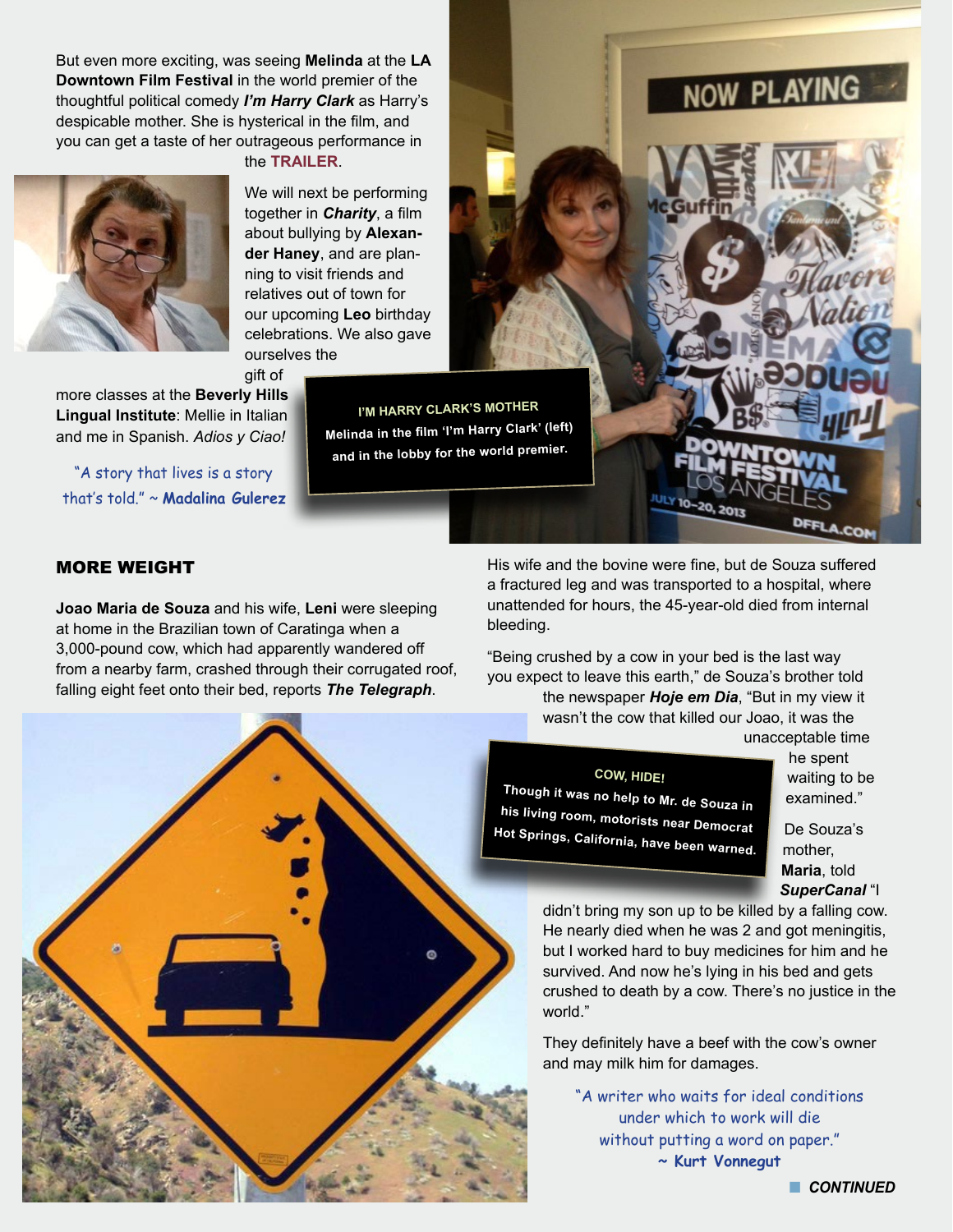### LESS WEIGHT

"I wanted to thank you for introducing me to Antaeus," writes **Arden Thomas**, the talented young lady who recently stage-managed **Dan Duling**'s radio-style dramatization of *TESLA*, featuring **French Stewart**, at the **Pasadena Playhouse** fundraiser for **CalTech**.

"I saw *The Crucible* last night and was absolutely nailed to my seat from the very first few seconds" she continues. "This was by far the best acting I've seen since I moved to California – I know I've missed a lot, but for me it was truly astonishing. And I was literally weeping at the end – not just tears, but shoulders shaking, trying to pull myself together – I was rocked!

"I thought I hated *The Crucible* but I realized I had never 'seen' or 'heard' this play before. The details, the complexities, the brilliance of the writing were so clear and so deep in this production… And what lovely people I met after the show! The actors I

spoke with were all so kind and generous.

"I cannot wait to see every production that comes out of Antaeus from now on! Thanks, Arden." Well, **Giles Corey**  may be no more; but he obviously lives on! Thank *you*, Arden.

"There is a light at the end of every tunnel. Some tunnels just happen to be longer than others." ~ **Author Ada Adams**

### IS MARRIED MERRIER?

Planeteer **Lawrence Budd** informs us that the archbishop of the Philippines has declared that a lesbian is free to marry a gay guy so – "Problem solved!" And **William Field** notes, "What's the big deal with same-sex marriage? Once you're married it's all the same sex." To which **Dale Pitman** adds, "I support same sex couples' right to be as miserable in marriage as straight folks."

Then, ancient **Egyptians** believed that upon death they would be asked two questions, and their answer would determine whether they could continue their journey in the afterlife.

The first question was "Did you bring joy." The second was, "Did you find joy?" My question is, "Who is Joy?"

"Some Filipinos want to change the name of their country to the Tagalog term 'Maharlika', but they cannot agree on what it means." **~ Phil's Phunny Phacts**

**TESLA, A RADIO PLAY FOR THE STAGE French Stewart, right, and I, in the Caltech Experimental Performance Laboratory's reading of the new play by Dan Duling.** 

### THE GREAT WALMART OF CHINA

A Chinese guy goes into a Jewish-owned establishment to buy a black bra, size 38. The Jewish storekeeper, known for his skills as a businessman, says that black bras are rare and that he is finding it very difficult to get them from his suppliers, so he has to charge \$50 for them.

The Chinese guy buys 25 and returns a few days later to order 50, at which time the owner says they've become even harder to get and charges him \$60 apiece.

Then, the Chinese guy returns a month later and buys the store's remaining stock of 50 – this time for \$75 each. The Jewish owner is somewhat puzzled by the large demand for black size-38 bras and asks the Chinese guy, "Please tell me – What do you do with all these black bras?"

"I cut them in half," he answers, "and sell them as skull caps to Jewish men for \$200 each."

And this is why today, the Chinese own us!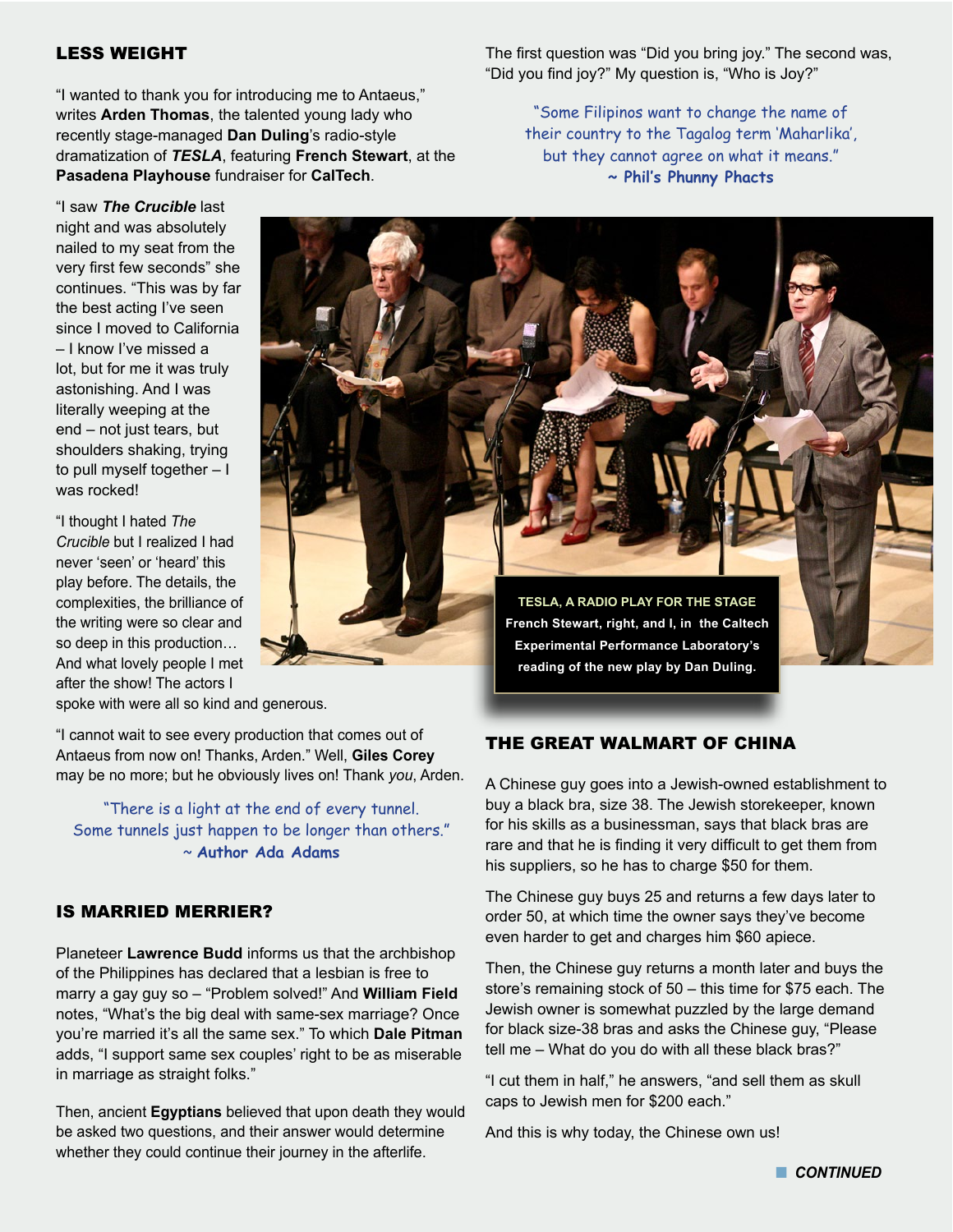"Superman is a super Jew. His name, Kal-El, means 'Vessel of God,' and like Moses, he was sent adrift and adopted by gentiles." ~ **Phil's Phunny Phacts**

### ANOTHER BOZO BITES THE DUST

In 1971, the **Firesign Theatre** released its third concept album, which predicted among other things, the rise of the computer as a social and technological meme. Only a few years earlier, **Douglas Engelbart**, who just passed at the age of 88, delivered a presentation to fellow futurists in San Francisco about word-processing, video-conferencing, and the marvels that would result from linking powerful processors.

Thirteen years before **IBM** introduced their business computers and 15 years before the advent of the **Macintosh**, his ideas, like Firesign's, inspired a young visionary named **Steve Jobs**; and in 1983, Jobs acquired the patent for the first "mouse," invented a year before by Englebart, as a small wooden box with wheels and a tail.

"You are all geniuses, and you are all beautiful. You don't need anyone to tell you who you are. You are what you are. Get out there and get peace, think peace, live peace, and breath peace, and you'll get it as soon as you like." **~ John Lennon**

### I'm all ears

After a young man moved from home to his first apartment, all on his own, he went proudly down to the lobby to put his name on his mailbox. While there, a stunning young lady came out of the apartment next to the mailboxes, wearing only a robe.

The boy smiled at the young woman and she started up a conversation with him. As they talked, her robe slipped open, and it was obvious that she had nothing else on. The poor kid broke into a sweat trying to maintain eye contact,

### **ENGLEBART HAS LEFT THE MOUSE**

**After passing on mind-expanding technology, the inspiring Douglas Englebart, inventor of the mouse, passes on at age 88.**

and after a few minutes, she placed her hand on his arm and said, "Let's go to my apartment. I hear someone coming."

In a daze, he followed her in and she closed the door and leaned against it, allowing her robe to fall off completely. Now totally nude, she purred at him, "What would you say is my best feature?" Flustered and embarrassed, he finally squeaked, "It's got to be your ears."

Astounded and a little hurt she asked, "My ears? Look at these breasts; they are a full 38 inches and 100% natural. I work out every day and my ass is firm and solid. I have a 28 inch waist! And look at my skin - not a blemish anywhere. How can you think that the best part

Although Douglas never made a cent on his innovations, he continued to write about International problem-solving in books such as *Tools for Thought: The History and Future of Mind-Expanding Technology***.** "He also raised ducks, earthworms, and bees," concludes his *LA Times* obituary.

So he probably had bees in his head like the real inventor of Television, **Philo Farnsworth**.

of my body is my ears?"

Clearing his throat, he stammered, "Outside, when you said you heard someone coming? That was me."

"I no longer get the girl, but I get the part." **~ Michael Caine** in AARP's 'What I Know Now'

**n** CONTINUED

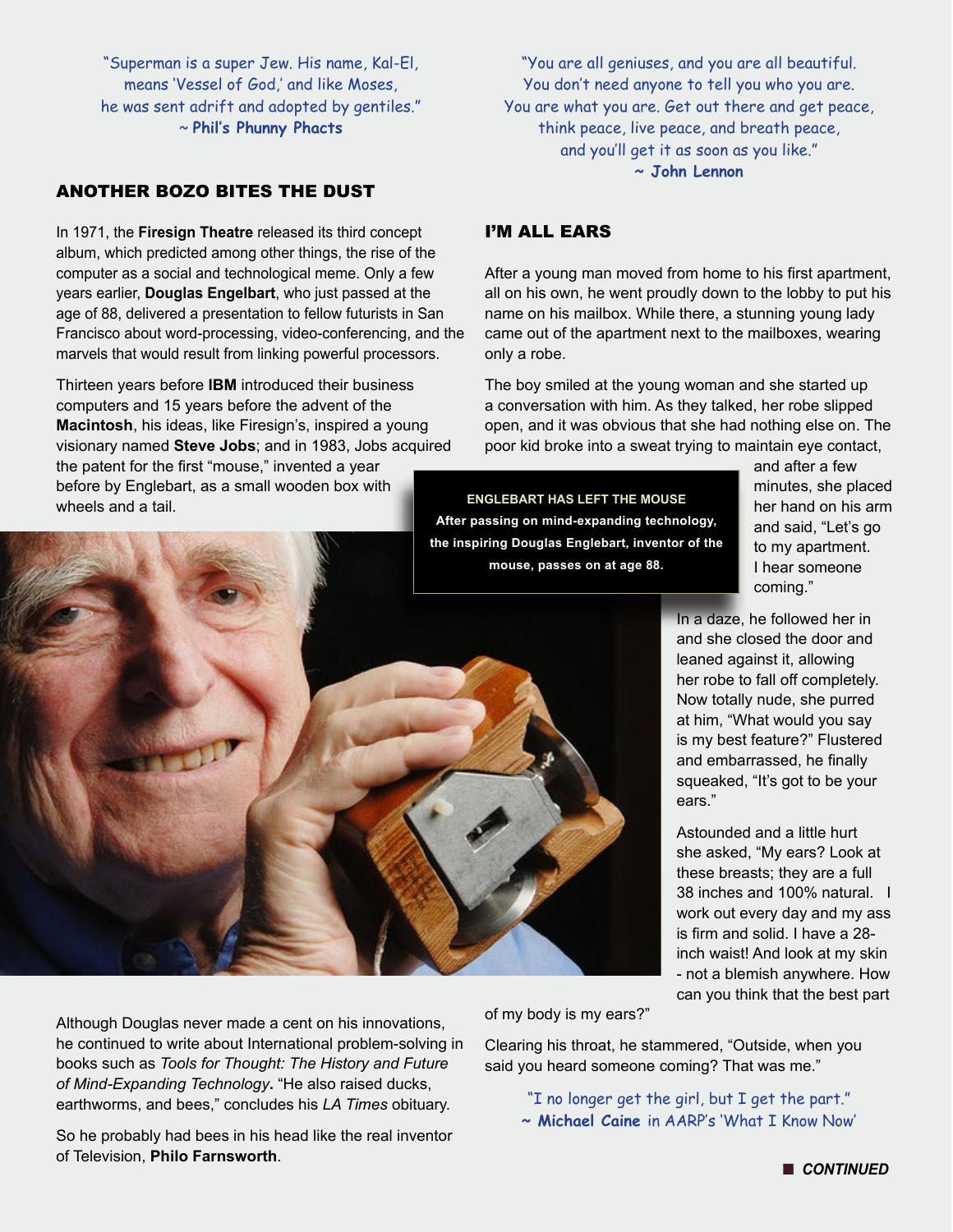

"If God had intended us to fly, he would have made it easier to get to the airport." **~ Jonathan Winters**

## **TWISTED**

A little old lady sold pretzels on a street corner for a dollar apiece. Every day, a young man would leave his office building at lunchtime, and as he passed the pretzel stand, he would leave her a dollar but never take a pretzel in return. This

offering went on every workday for more than three years!

The two of them never spoke, but one day as he left his dollar as usual, the old pretzel lady suddenly spoke to him for the first time ever.

Without blinking an eye, she said, "They're a dollar and a quarter now."

"We are here on earth to do good unto others. What the others are here for, I have no idea." **~ W.H. Auden**